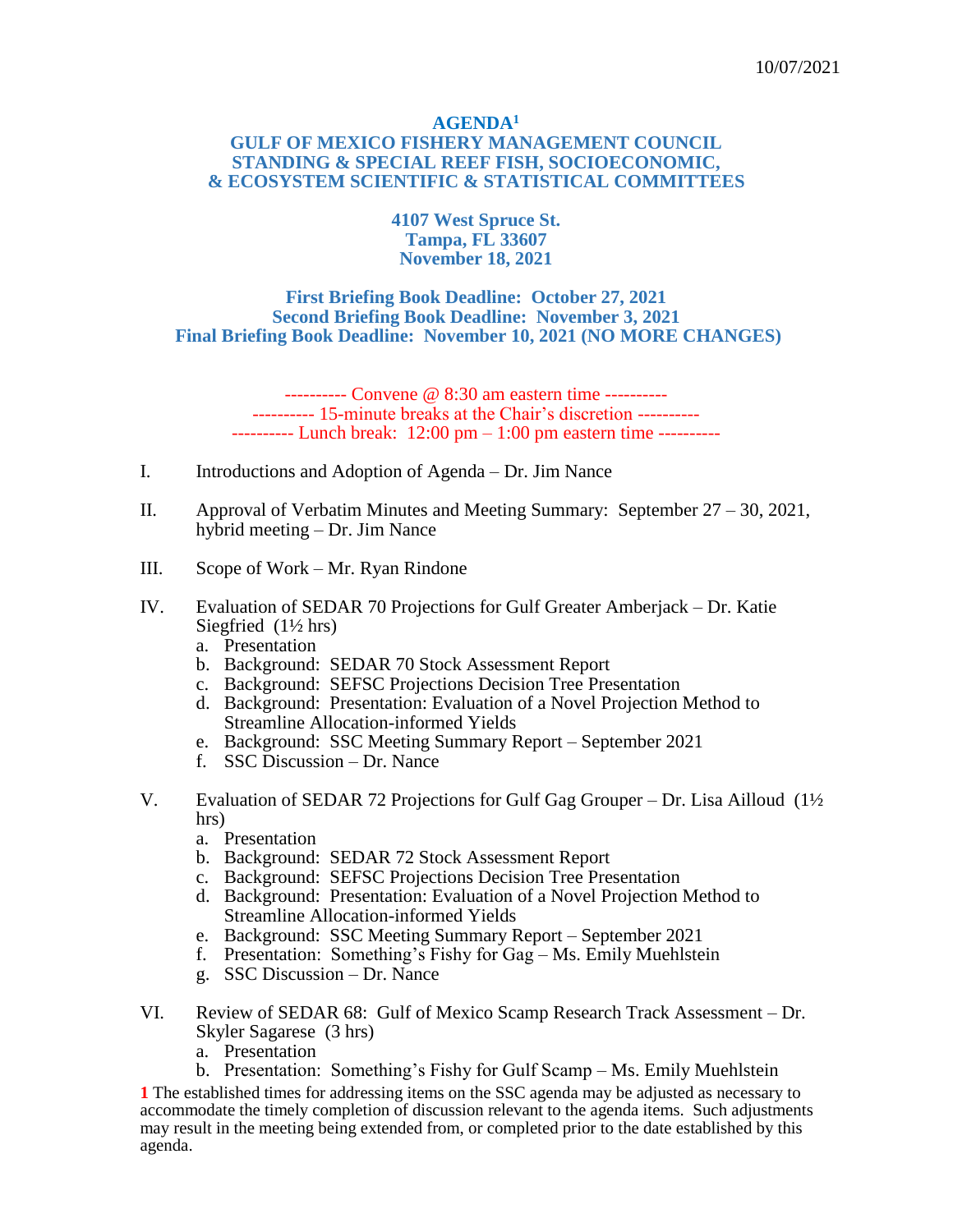- c. Background: SEDAR 68 Stock Assessment Report
- d. SSC Discussion Dr. Jim Nance
- VII. Terms of Reference for SEDAR 68: Gulf of Mexico Scamp Operational Assessment – Mr. Ryan Rindone (½ hr)
	- a. Background: SEDAR 68 Stock Assessment Report
	- b. SSC Discussion Dr. Jim Nance
- VIII. Public Comment Dr. Jim Nance
- IX. Other Business Dr. Jim Nance

---------- Adjourn by 5:00 pm eastern time ----------

**1** The established times for addressing items on the SSC agenda may be adjusted as necessary to accommodate the timely completion of discussion relevant to the agenda items. Such adjustments may result in the meeting being extended from, or completed prior to the date established by this agenda.